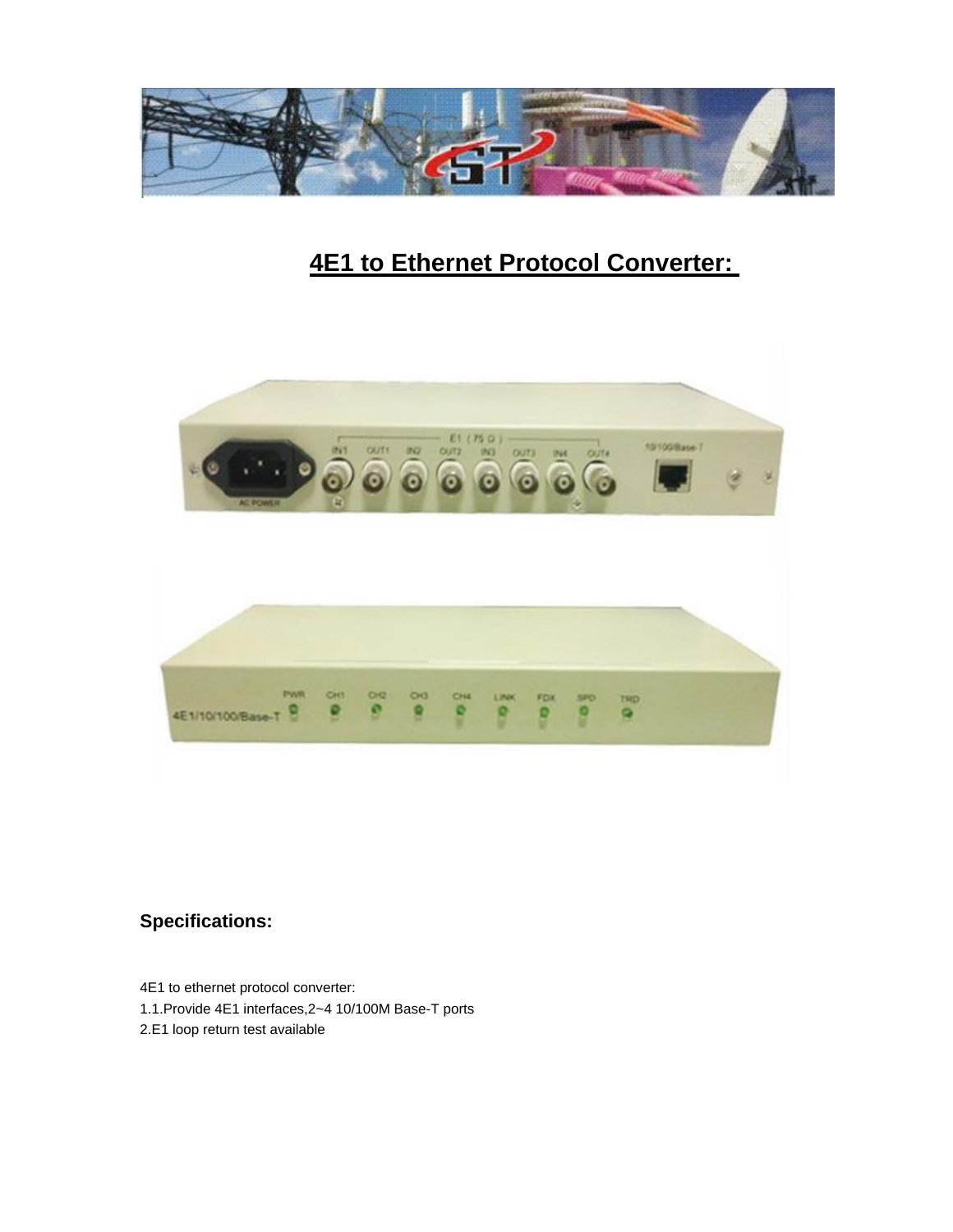## **Features;-**

- Supporting transparent transmission of Ethernet data over 1 to 4 E1 circuits
- In compliance with IEEE 802.3 protocol, supporting 10M/100M, fullduplex/half-duplex working mode
- Supporting transparent transmission of jumbo frames specified in IEEE 802.1Q, and supporting Ethernet switch with VLAN function
- Built-in dynamic Ethernet MAC address list (1024) in the chip, supporting local data frame filtering function
- Built-in Ethernet data frame FCS check functional module, with check alarm output
- Built-in Synchronous Dynamic Random Access Memory (SDRAM) controller
- Optional butter area size to suit different types of services
- E1 interface complies with ITU-T G.703, G.705, and G.823
- recommendations, but does not support the use of signaling timeslot
- Built-in clock recovery circuit and HDB3 coding/decoding circuit in E1 interface module
- Supporting HDB3 code pattern
- Supporting availability detection and automatic fault handling for 1 to 4 E1  $\bullet$ circuits
- Perfect line alarm indication and output
- Supporting the reset of a remote system from a local system
- Supporting E1 circuit loopback function
- New peer end alarm function, enabling the user to remove faults visually
- New lightning protection function, effectively preventing the threat of thunders and lightning on communication equipment
- Supporting remote alarm function, enabling a network administrator to judge a remote E1 line fault from the local end (applicable to the carrier-class NE-2708D)
- MTBF > 50,000 hours, in compliance with carrier-class operation requirements (applicable to the carrier-class NE-2708D)